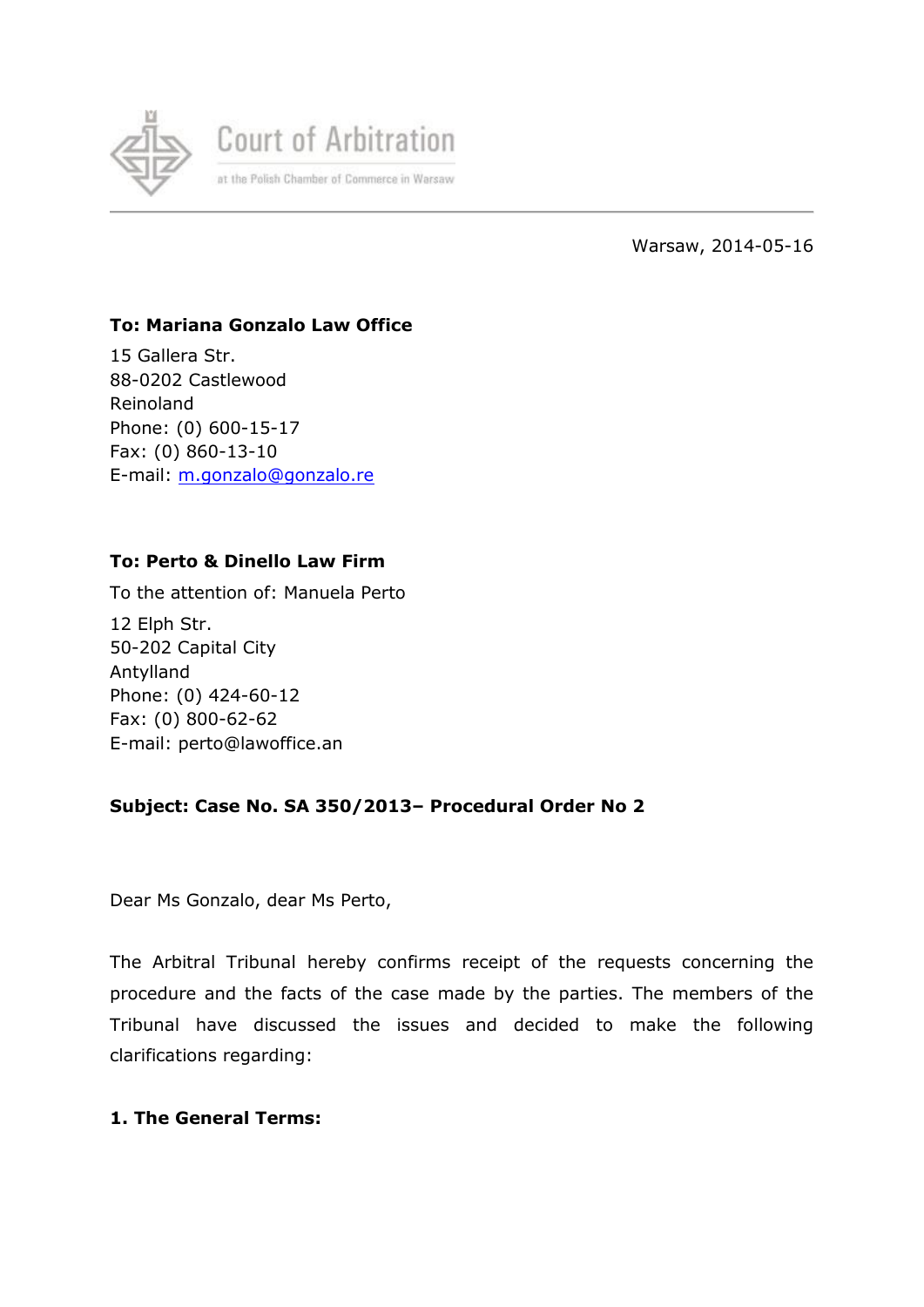**1.1.** Is there any reference in the wording of the Contract the parties concluded on  $27<sup>th</sup>$  April 2012 to the General Terms of Prime Construction or was the only occasion when these terms were mentioned in the correspondence between the parties?

The Arbitral Tribunal was provided with a complete version of the Contract concluded between the parties. It is, however, silent with regard to the issue of how the General Terms should be treated.

**1.2.** Prime Construction attached the General Terms to the e-mail of April 1<sup>st</sup>, 2012. Were these terms used before and specifically, were they used in the contract between Prime Construction and Antylland Ceramic concluded in 1999?

Indeed, the General Terms of Prime Construction were attached to the e-mail of April 1<sup>st</sup> 2012 and additionally José Nanni referred to the availability on Prime Constructions web-page. In its contracts, Prime Construction always uses its General Terms. Therefore, it can be assumed, that also in the contract between Prime Construction and Antylland Ceramic in 1999 the General Terms became part of the contract.

- **1.3.** Did the General Terms contain any provisions on parties' performance and did any of the parties perform accordingly with such provisions? The General Terms contain overall and standard provisions. The document also applies to parties' performance. However, any circumstances or situation specified in the General Terms have not occurred before. The present conflict between the parties is the first issue that may or may not be solved according to the regulation contained in the General Terms.
- **1.4.** Was it normal practice for Antylland Ceramic to use general terms in its contracts? Had it its own version of General Terms? As Antylland Ceramic as well is a business person it is used to include General Terms in contracts. The Arbitral Tribunal was not provided with general terms that may be used in practice by Antylland Ceramic.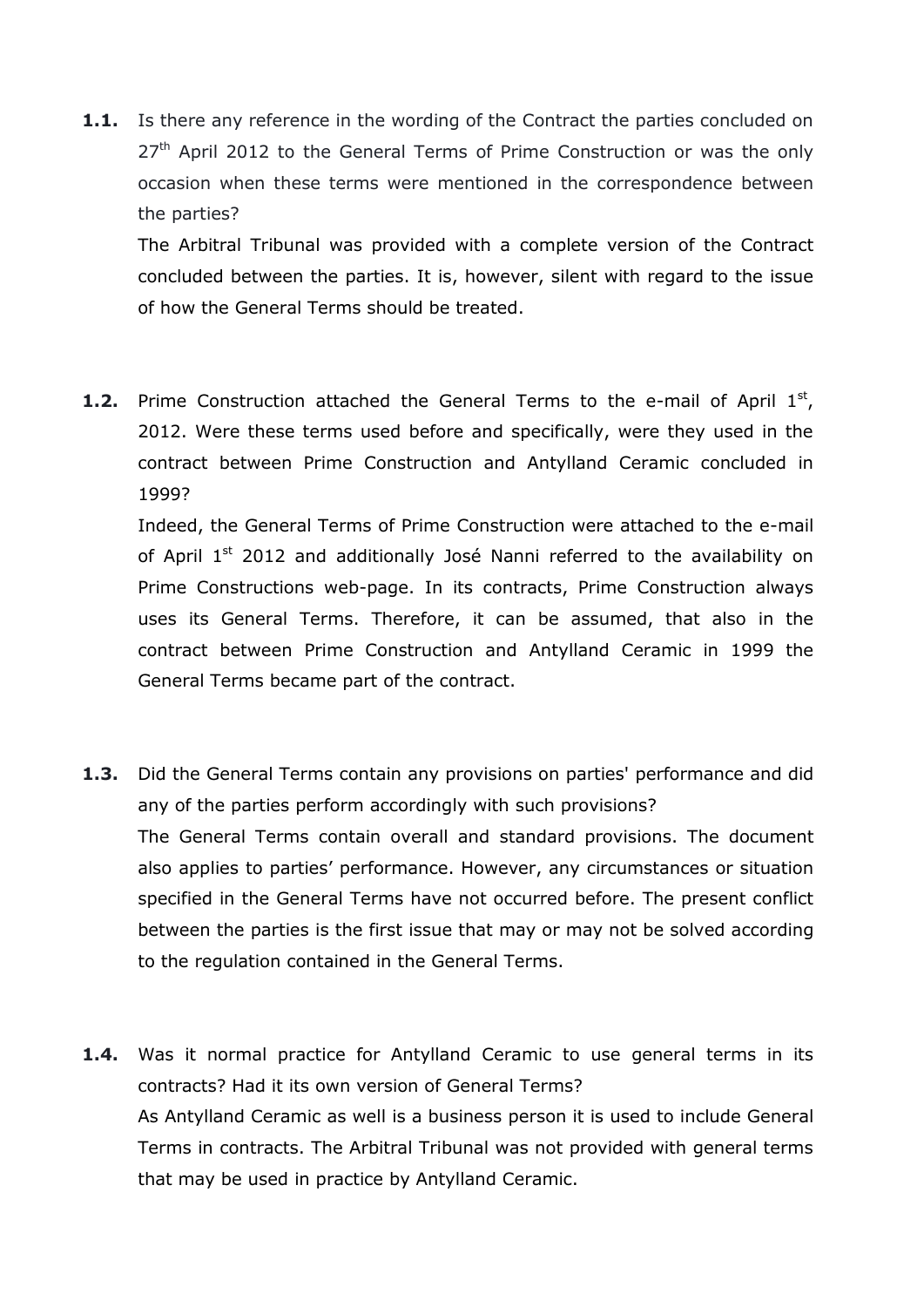**1.5.** The process of negotiation had taken several months. Were any issues, which are regulated by the provisions of the General Terms, subject to this process? Have any provision of the General Terms been changed or moved to the main contract? What were the "small changes" that Mr. Meyer mentioned in his email of April  $6<sup>th</sup>$ , 2012?

The parties did not change any provisions of the General Terms. In practice those terms were not a subject during the negotiation process. Furthermore, the "small changes" refer to clauses of minor importance, which were agreed by both parties and are beyond dispute.

**1.6.** Why does the provision in the General Terms of Prime Construction include the wording "this contract"? Are there any references in the General Terms to the main contract?

The provision in the General Terms include the wording "this contract" due to the fact that Prime Construction in its standard practice treats this Document as a valid one only in a connection with a proper contract.

**1.7.** Were the General Terms attached to the Agreement of 27<sup>th</sup> April 2012 as signed by the Parties? The General Terms were among the documents that have been passed on to Mr. Thomas Frog, Deputy of General Manager on 27<sup>th</sup> April 2012 together with the signed Contract.

### **2. The Applicable Law:**

**2.1.** How should the footnotes on pages 4 and 20 of the case be understood: may it be assumed that DCFR is actually the statutory law in force in all three states mentioned in the case?

As the applicability of the DCFR to the material issues in the present case is in dispute, it should only be assumed for the purpose of this Moot that the DCFR entered into force.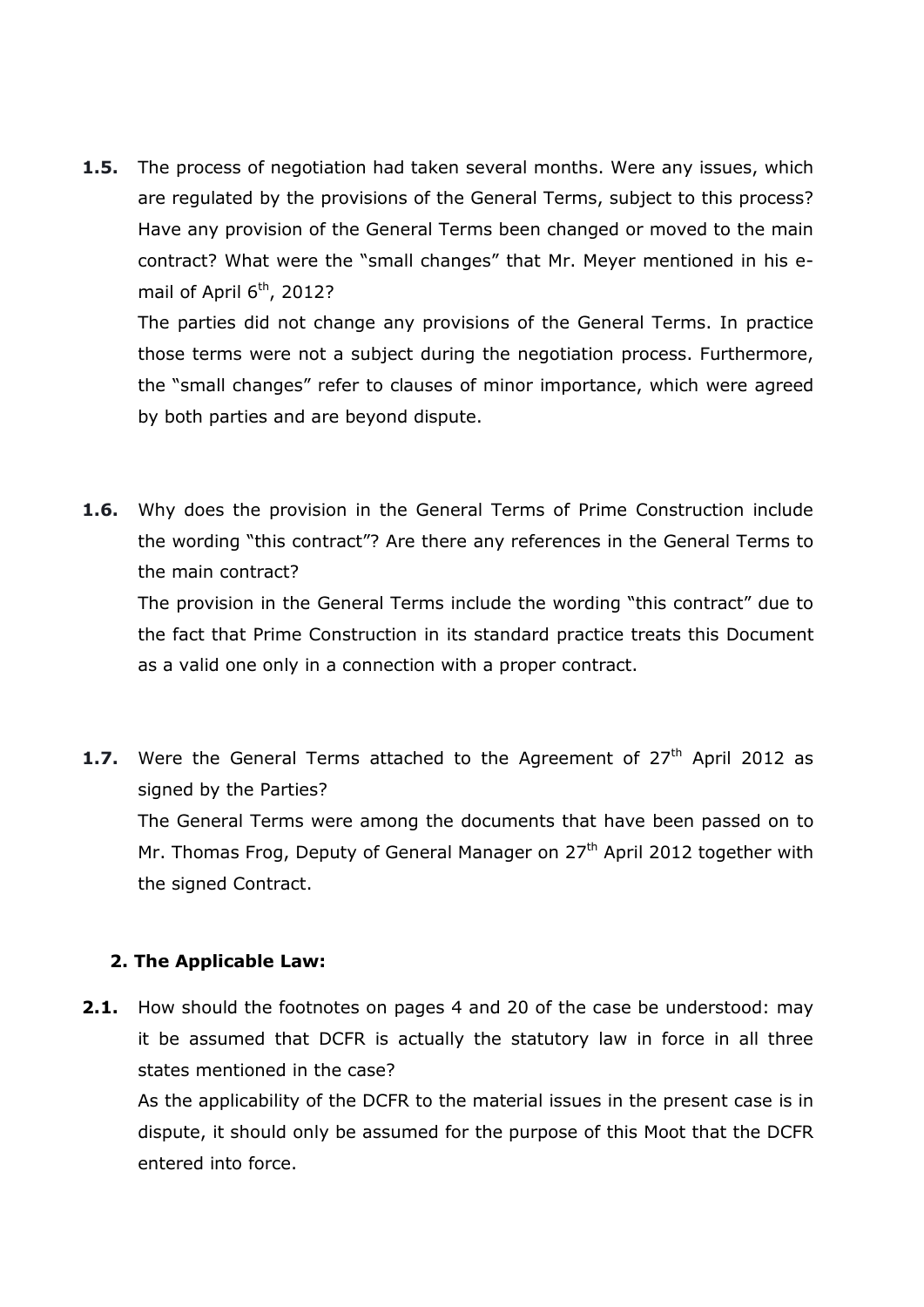- **2.2.** Can generally applicable law of the European Union be applied in this case, in particular, but not exclusively, Rome I regulation. This would be justified since all three countries in the case are member states of the EU. In all three countries: Antylland, Reinoland and Poland the law of the European Union, including Rome I regulation, is applied.
- **2.3.** Did the Contract include any reference to the matter of jurisdiction? If yes, in which provision and what was its content? The Contract between the parties concluded on  $27<sup>th</sup>$  April 2012 does not contain any reference to the matter of jurisdiction. The only provisions regarding jurisdiction can be found in the General Terms of Prime Construction.
- **2.4.** Are the New York Convention on recognition and enforcement of arbitral awards and the UNIDROIT Principles applicable in the case at hand? For the purpose of this Moot, it can be assumed that Antylland, Reinoland and Poland are all signatories to the New York Convention on the Recognition and Enforcement of Foreign Arbitral Awards (1958). Furthermore, they all have adopted the UNCITRAL Model Law on International Commercial Arbitration.
- **2.5.** Are Reinoland and Antylland common law or civil law countries? Reinoland is a civil law country. Antyllands legal system is based on a common law tradition.

### **3. Damage claims:**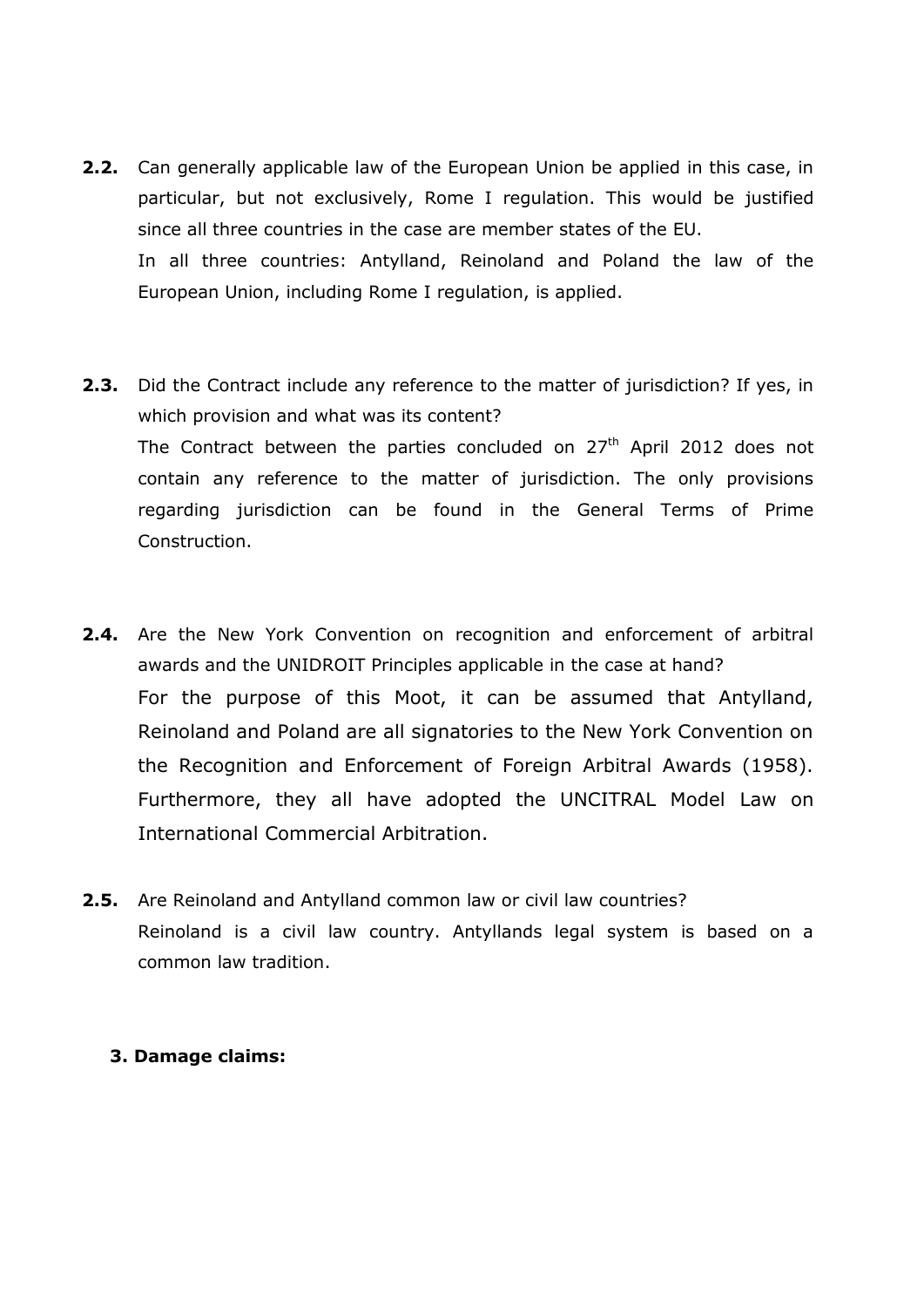- **3.1.** Did the Contract contain any provisions on financial penalties (like liquidated damages) for its non-performance, in particular with regard to delay in construction works or non-completion of the construction? No. The Contract between the parties does not contain any penalty clause.
- **3.2.** Did the parties discuss any other way of resolving the problem, once Antylland Ceramic discovered that no Binder's concrete has been used? As it was an essential agreement for Antylland Ceramic, that only Binder's concrete should be used in the construction process, discovering the use of substitute concrete meant a great loss of confidence to Mr Meyer, especially considering the prior contract in 1999. Mr Meyer therefore saw himself forced to react immediately and to exclude Prime Construction from the building site. He did not discuss other ways of resolving the problem.
- **3.3.** What did Antylland Ceramic do after regaining the possession of the construction site on August 3, 2013? After Prime Construction left the construction site, Antylland Ceramic turned to another professional construction company asking this firm to make any possible improvements of areas where the substitute concrete was used and to continue the construction process.
- **3.4.** What was the stage of works when Prime Construction learned that there was the fire in Binder's seat and hence all deliveries of its concrete will be delayed for half a year? Prime Construction received information from Binder Company on November 30, 2012- it was about 2 weeks after  $1<sup>st</sup>$  stage of construction process was finished and accepted by Antylland Ceramic.
- **3.5.** In comparison to the value of the contract, how significant was the proportion of the cost of materials needed to continue the completion of the entire project, which had been already bought by Prime Construction by the time of termination of the contract?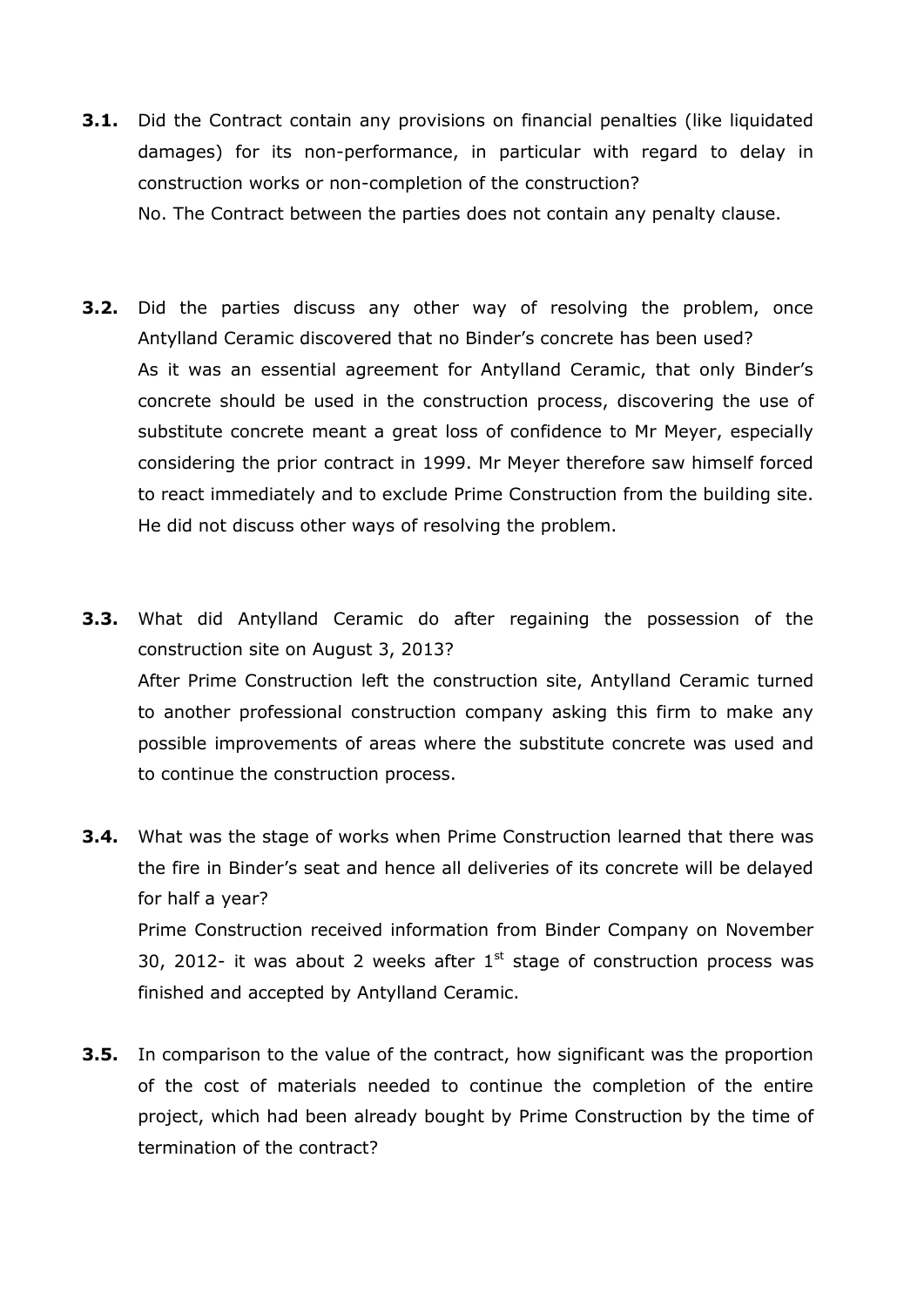Before August 2013 Prime Construction bought all materials needed to continue and complete the entire project. Those materials were intended mainly for finishing and completions of the building, and their value was about 50% of total remuneration that should be paid for two left stages.

**3.6.** How significant for Prime Construction would have been the cost of more than 7 months delay in construction of the seat? (sub-construction agreements, etc.)

During the 7 months time delay, Prime Construction would have suffered financial losses as all materials required for work were at Antyllands building site. To perform other contracts it would be necessary to rent substitute materials which would raise costs. This is aggravated by the further delay at Antyllands building site.

### **4. The concrete:**

- **4.1.** Quality of the substitute concrete. Is it suitable for the respondent's purpose, especially concerning the ability to close cracks itself? Antylland Ceramic is building new offices in which it also has to receive potential customers. In its first building site the bricks used on the floor of the offices are cracked, which makes a bad impression on the customers. To avoid this was the reason for Antylland Ceramic to spare no efforts and to perform the report about concretes in the market. However, as it was underlined by Prime Construction, the substitute concrete was used by the constructor in some projects and it also fulfilled requirement of professional level.
- **4.2.** Was the information about fire in Binder's factory and store of the concrete a commonly known fact? Information about the fire in Binder's factory was not hidden by the company and it was published by a local newspaper.
- **4.3.** Was it possible to obtain Binder's concrete from any source (e.g. second-hand source or through local distribution network) after the fire in Binder's factory and store within a reasonable period of time?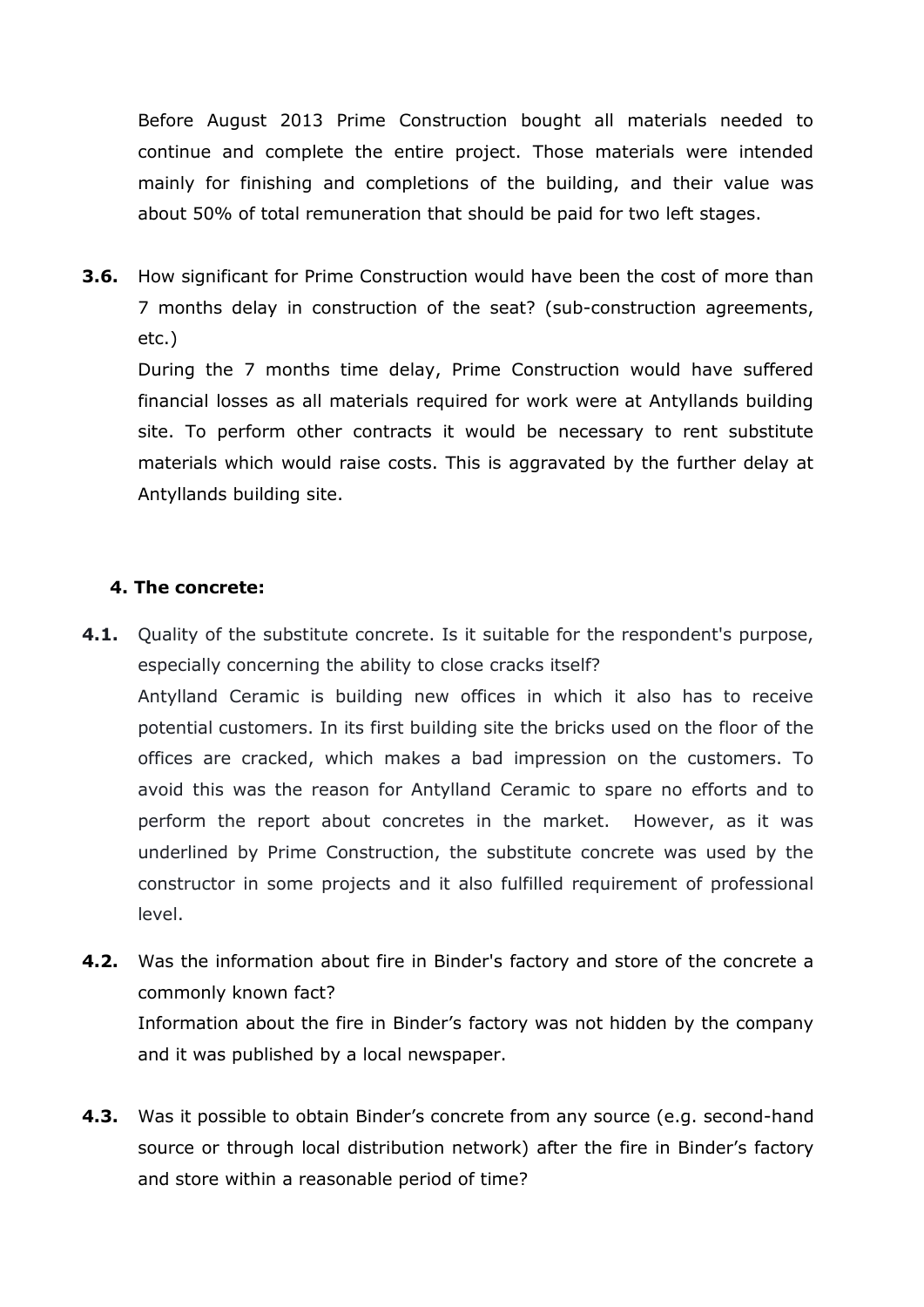Prime Construction did not try to obtain Binder's concrete from other sources than the producer considering that it would increase the costs of construction process due to the fact that Prime Construction was one of the biggest Binder's customers with the highest possible discount.

- **4.4.** How much of Binder's concrete did Prime Construction buy at the outset of works in relation to the overall quantity needed for completion of the project? At the beginning of work Prime Construction did not buy the Binder's concrete because the company had a substantial reserve of it in the stock.
- **4.5.** What does the contract exactly say about the concrete to be used in the construction by Prime Construction? Does it contain any description of qualities of the concrete to be used? No. There are no specifications in the contract concerning the quality of the concrete or the producer of the concrete.
- **4.6.** What is the reputation of the substitute concrete used by Prime Construction? How long is it available on the market? The substitute concrete used by Prime Construction is perceived as a concrete that fulfilled requirement of professional level and it is available on the market since 2008.
- **4.7.** Did the topic of the concrete to be used occur throughout the negotiations or was it mentioned only at the outset of the negotiations and after conclusion of the Contract? The topic of the concrete was one of the main issues that were raised between the parties and both companies, but especially Antylland Ceramic, referred to it during the entire negotiation process.
- **4.8.** How good was the concrete used by Prime Construction as Binder's concrete's substitute in comparison to Binder's concrete? What are the differences in regard to quality and attributes between those two concretes?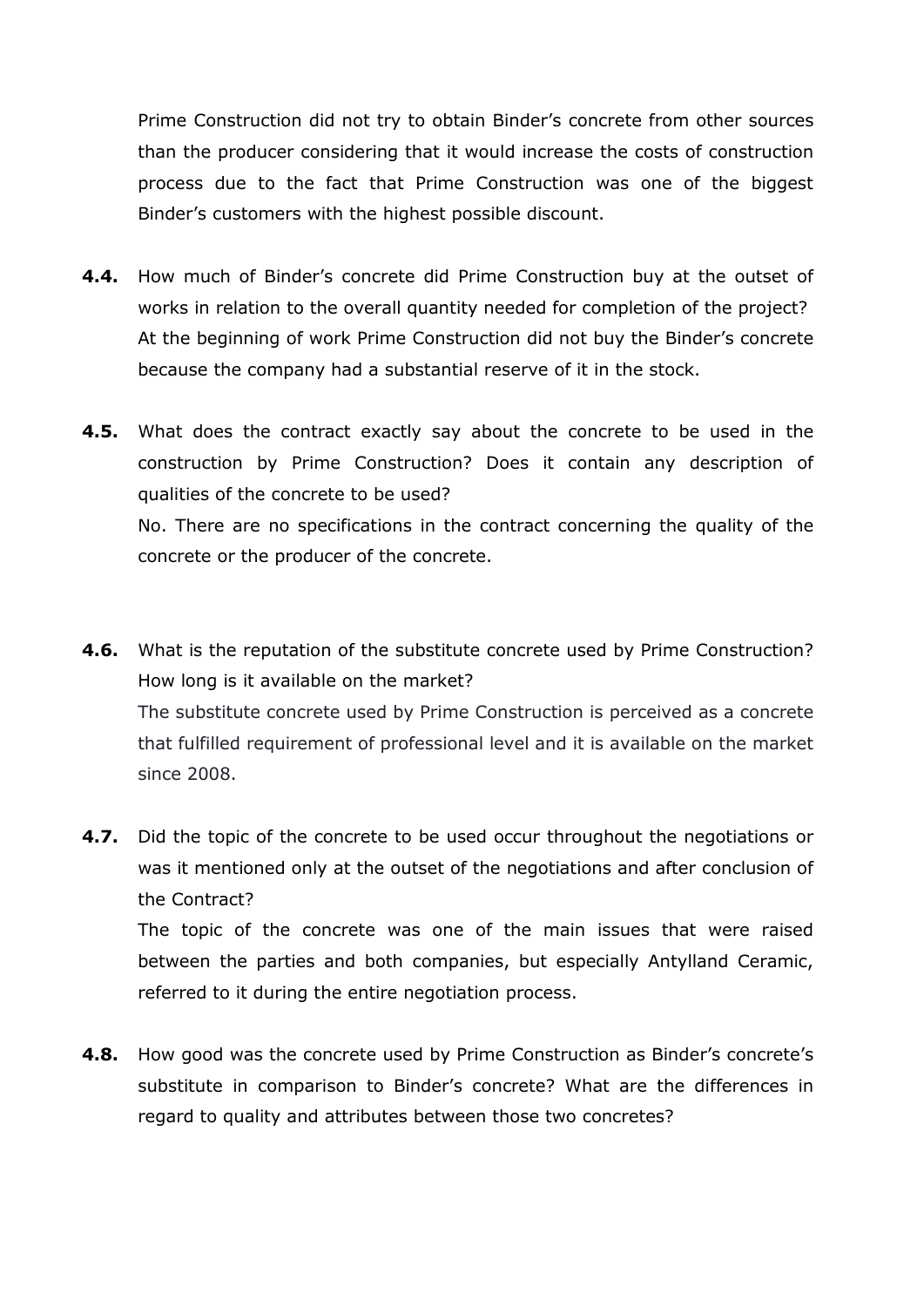Both concretes function on the market with an opinion of high quality professional materials. There are no official tests prepared by an authorized institution that compare both concretes.

- **4.9.** How well could the substitute concrete be used for the same construction purposes that the Binder's concrete? A binding answer to this question could only be prepared by an expert appointed to analyze the case at hand. Neither Prime Construction nor Antylland Ceramic has ordered such an opinion.
- **4.10.** What did the report prepared by different experts for the Management Board of Antylland Ceramic say about concrete of other producers? Was any concrete close to Binder's concrete regarding quality and its ability to close cracks itself according to that report?

The aim of the report was not to create a technical comparison of different types of concrete but to directly indicate a concrete, which was recommended by experts to construction process and which meet the expectations set by Antylland Ceramic when the report was ordered.

**4.11.** What are the business relations between Antylland Ceramic and Binder Sociedad Limitada? There are no business relations between Antylland Ceramic and Binder Sociedad Limitada. Antylland Ceramic in its business activity does not use any kind of concrete. The report was the reason why Antylland Ceramic chose Binder's concrete.

**4.12**. Did the contract from 1999 provide any specific type of concrete? No. The contract of 1999 did not contain a specific type of concrete. It was Antylland Ceramics first building site and because of its lack of experience it did not order a report. Furthermore, the market of concrete was not as varied as it is nowadays.

#### **5. Powers and representation:**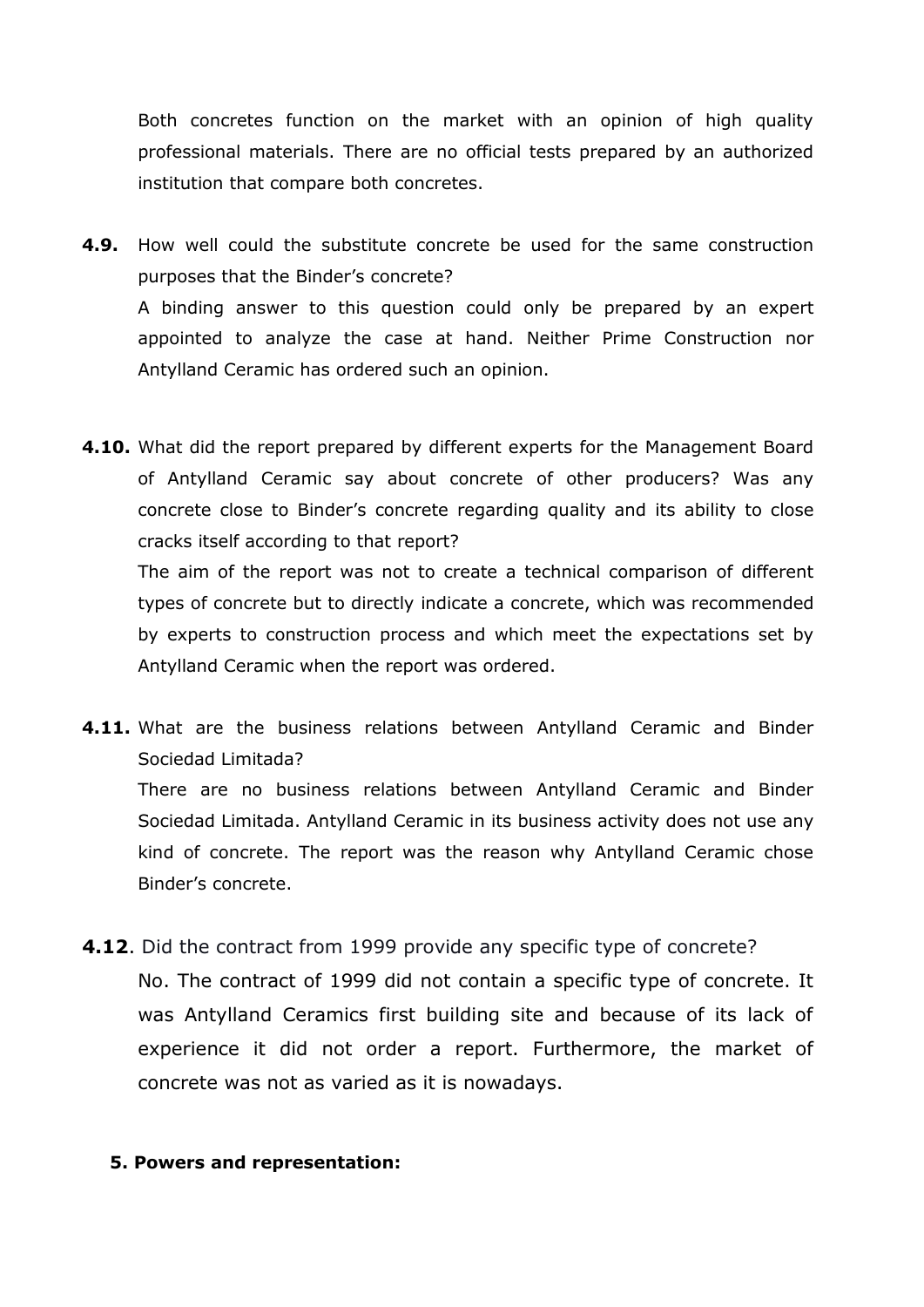- **5.1.** What are the rules on representation of Prime Construction and Antylland Ceramic provided for in their Articles of Association? Were Mr Meyer and Mr Nanni authorised to individually represent their companies, respectively as the General Manager and Project Manager? Mr Meyer and Mr Nanni are authorised to individually represent their companies during contract conclusions.
- **5.2.** Was Prime Construction aware of the content of the Power of Attorney, i.e. was this document disclosed to Prime Construction so that they knew that Mr Frog never had the power to sign a contract with General Terms? Unfortunately, during the long negotiations and the long-awaited contract conclusion, both parties forgot about the document, so that the Power of Attorney itself was not disclosed to Prime Construction before  $27<sup>th</sup>$  April 2012. However, the document empowered Mr Thomas Frog, it was handed out to him by Mr David Meyer and it was attached to the Contract at the day of contract conclusion.
- **5.3.** Did Thomas Frog participate in any stage of negotiations? Was he aware of the scope of authorization? Did he know history of communication between the parties with regard to the contract from  $27<sup>th</sup>$  April 2012? Thomas Frog did not take part in contract negotiations. He had only the powers attributed to him in the Power of Attorney reproduced on pp. 21 f of the case. Thomas Frog received this document and presented it to Mr Nanni the day the contract was concluded.

#### **6. Antylland Ceramic's new seat**

**6.1.** Who made the project of the Antylland Ceramic's new seat? Prime Construction prepared a project of the Antylland Ceramic's new seat. Preparation of the project constituted a part of the  $1<sup>st</sup>$  stage.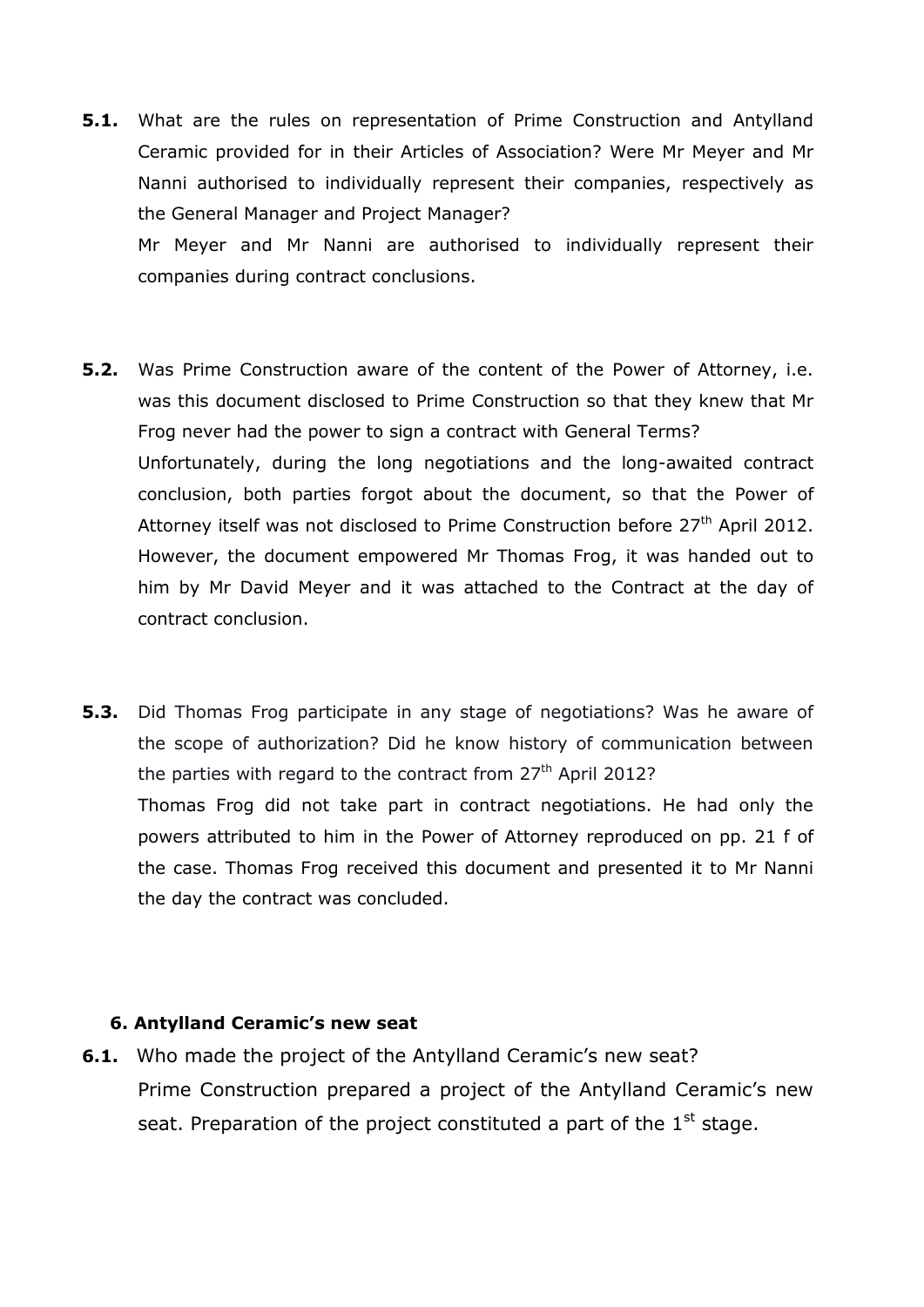**6.2.** Antylland Ceramic has already planned its business strategy and it scheduled the first appointments in its new offices in Reinoland. Therefore, Antylland Ceramic stipulated the strict schedule regarding the construction process.

# **7. Inspection of the construction site**

**7.1.** Did the representatives of Antylland Ceramic inspect the construction site at any time between December 2012 and 2<sup>nd</sup> August 2013? Yes, the representatives of Antylland Ceramic inspected the construction site in November 2012, when the  $1<sup>st</sup>$  stage was finished and before the payment for the  $1<sup>st</sup>$  stage was made.

# **8. Delay in the construction process**

**8.1.** Was Prime Construction delayed with the 2<sup>nd</sup> stage of the construction at the moment of the termination of the contract  $(3<sup>rd</sup>$  August 2013)? Prime Construction was delayed approximately two months because of the first delayed delivery on behalf of Binder which was communicated to Antylland Ceramic (see Statement of Claim No. 6, 7, 8 p. 3 of the case).

# **9. Parties' main seats**

**9.1.** Are central administrations of Antylland Ceramic and Prime Construction located respectively in Antylland and Reinoland? Yes. Antylland Ceramic has its central administration in Antylland and Prime Construction has its central administration in Reinoland.

### **10. Dates' correction**

10.1. Power of Attorney empowering Mr Frog, i.e. a document enclosed in Exhibit - R1- It contains a reference to the e-mail from Mr. Nanni sent on 7 May 2012.